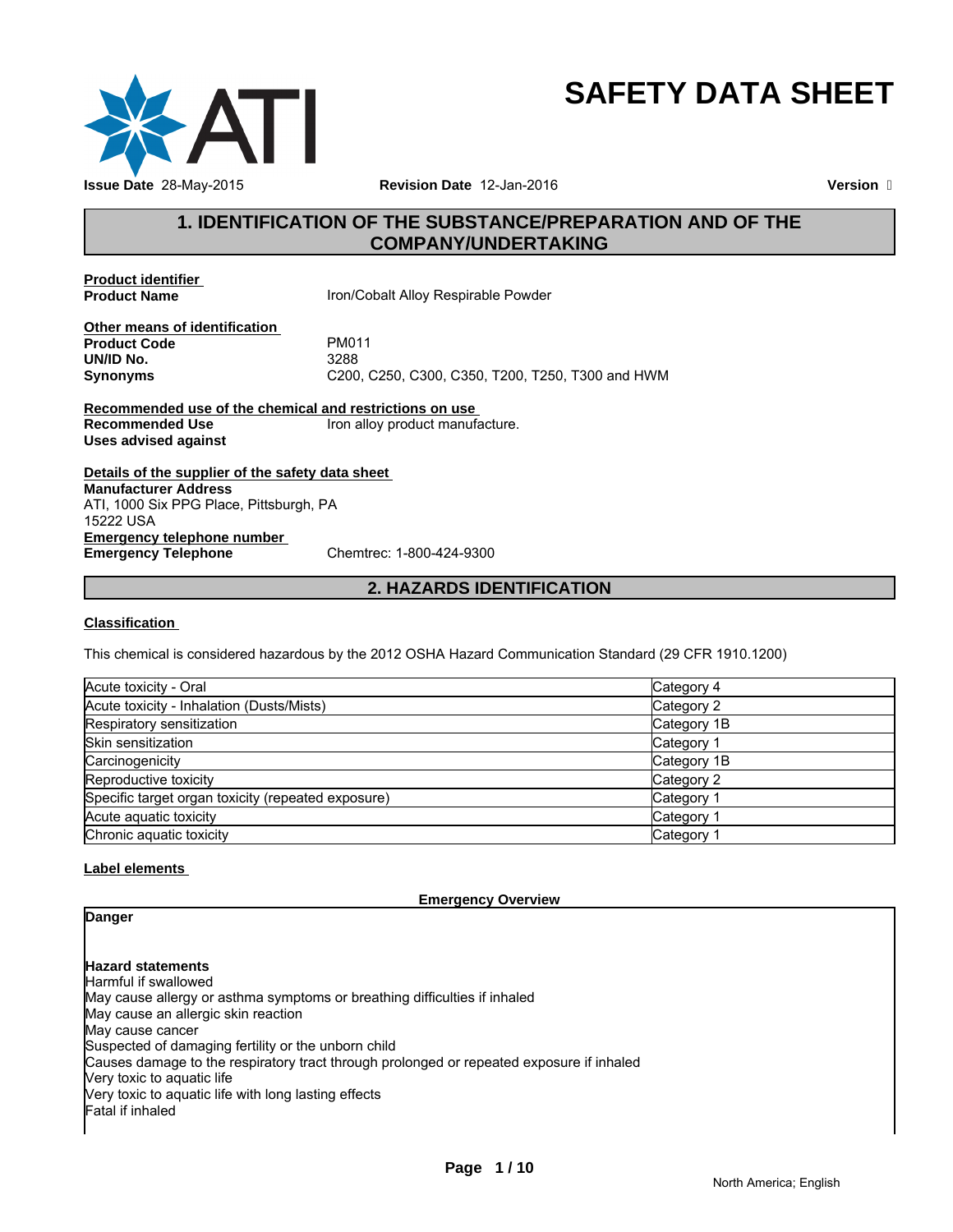

# **Precautionary Statements - Prevention**

Do not handle until all safety precautions have been read and understood Use personal protective equipment as required Wear protective gloves Wash hands thoroughly after handling Do not eat, drink or smoke when using this product Avoid breathing dust/fume/gas/mist/vapors/spray Avoid release to the environment Wear respiratory protection Contaminated work clothing should not be allowed out of the workplace IF ON SKIN: Wash with plenty of soap and water

# **Precautionary Statements - Response**

Collect spillage If Inhaled: Immediately call a POISON CENTER or doctor/ physician If skin irritation or rash occurs: Get medical advice/attention Wash contaminated clothing before reuse If experiencing respiratory symptoms: Call a POISON CENTER or doctor/physician IF SWALLOWED: Call a POISON CENTER or doctor/physician if you feel unwell

#### **Precautionary Statements - Storage**

Store in a well-ventilated place. Keep container tightly closed

#### **Precautionary Statements - Disposal**

Dispose of contents/container to an approved waste disposal plant

#### **Hazards not otherwise classified (HNOC)**

Not applicable

# **Other Information**

When product is subjected to welding, burning, melting, sawing, brazing, grinding, buffing, polishing, or other similar heat-generating processes, the following potentially hazardous airborne particles and/or fumes may be generated: Hexavalent Chromium (Chromium VI) may cause lung, nasal, and/or sinus cancer, Vanadium pentoxide (V2O5) affects eyes, skin, respiratory system

Soluble molybdenum compounds such as molybdenum trioxide may cause lung irritation

# **3. COMPOSITION/INFORMATION ON INGREDIENTS**

**Synonyms** C200, C250, C300, C350, T200, T250, T300 and HWM.

| <b>Chemical Name</b> | <b>CAS No.</b> | Weight-% |
|----------------------|----------------|----------|
| <b>Iron</b>          | 7439-89-6      | 50-80    |
| Cobalt               | 7440-48-4      | $0 - 50$ |
| <b>Nickel</b>        | 7440-02-0      | $0 - 42$ |
| Chromium             | 7440-47-3      | $0 - 40$ |
| Vanadium             | 7440-62-2      | $0 - 15$ |
| Molvbdenum           | 7439-98-7      | $0 - 11$ |
| Tungsten             | 7440-33-7      | $0 - 8$  |

.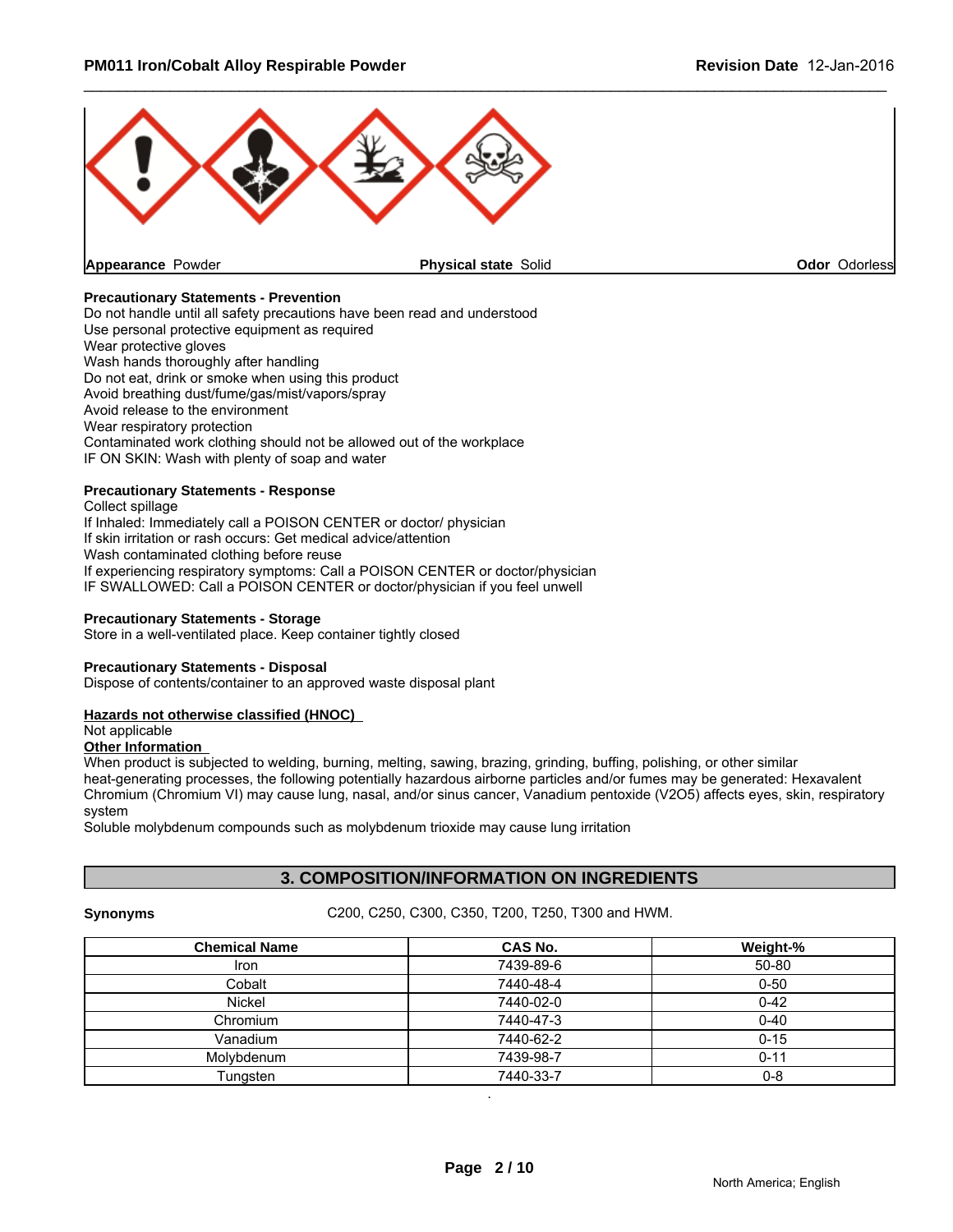# **4. FIRST AID MEASURES**

\_\_\_\_\_\_\_\_\_\_\_\_\_\_\_\_\_\_\_\_\_\_\_\_\_\_\_\_\_\_\_\_\_\_\_\_\_\_\_\_\_\_\_\_\_\_\_\_\_\_\_\_\_\_\_\_\_\_\_\_\_\_\_\_\_\_\_\_\_\_\_\_\_\_\_\_\_\_\_\_\_\_\_\_\_\_\_\_\_\_\_\_\_

#### **First aid measures**

| Eye contact                                                 | In the case of particles coming in contact with eyes during processing, treat as with any<br>foreign object.                                                                                                                               |
|-------------------------------------------------------------|--------------------------------------------------------------------------------------------------------------------------------------------------------------------------------------------------------------------------------------------|
| <b>Skin Contact</b>                                         | In the case of skin irritation or allergic reactions see a physician. Wash off immediately with<br>soap and plenty of water.                                                                                                               |
| <b>Inhalation</b>                                           | If excessive amounts of vapors, smoke, fume, or particles are inhaled during processing,<br>remove to fresh air and consult a qualified health professional. In the case of asthma<br>symptoms or breathing difficulties call a physician: |
| Ingestion                                                   | IF SWALLOWED. Call a POISON CENTER or doctor/physician if you feel unwell.                                                                                                                                                                 |
| Most important symptoms and effects, both acute and delayed |                                                                                                                                                                                                                                            |
| <b>Symptoms</b>                                             | May cause allergic skin reaction. May cause allergy or asthma symptoms or breathing<br>difficulties if inhaled. May cause acute gastrointestinal effects if swallowed.                                                                     |
|                                                             | Indication of any immediate medical attention and special treatment needed                                                                                                                                                                 |
| Note to physicians                                          | Treat symptomatically.                                                                                                                                                                                                                     |
|                                                             |                                                                                                                                                                                                                                            |

# **5. FIRE-FIGHTING MEASURES**

#### **Suitable extinguishing media**

Smother with salt (NaCl) or class D dry powder fire extinguisher.

**Unsuitable extinguishing media** Do not spray water on burning metal as an explosion may occur. This explosive characteristic is caused by the hydrogen and steam generated by the reaction of water with the burning material.

# **Specific hazards arising from the chemical**

Intense heat. Very fine, high surface area material resulting from grinding, buffing, polishing, or similar processes of this product may ignite spontaneously at room temperature. WARNING: Fine particles resulting from grinding, buffing, polishing, or similar processes of this product may form combustible dust-air mixtures. Keep particles away from all ignition sources including heat, sparks, and flame. Prevent dust accumulations to minimize combustible dust hazard.

**Hazardous combustion products**Hexavalent Chromium (Chromium VI) may cause lung, nasal, and/or sinus cancer, Vanadium pentoxide (V2O5) affects eyes, skin, respiratory system. Soluble molybdenum compounds such as molybdenum trioxide may cause lung irritation.

#### **Explosion data Sensitivity to Mechanical Impact** None. **Sensitivity to Static Discharge** None.

#### **Protective equipment and precautions for firefighters**

As in any fire, wear self-contained breathing apparatus pressure-demand, MSHA/NIOSH approved (or equivalent) respirator and full protective gear.

# **6. ACCIDENTAL RELEASE MEASURES**

# **Personal precautions, protective equipment and emergency procedures**

| <b>Personal precautions</b> | Use personal protective equipment as required.                                                                                                                            |
|-----------------------------|---------------------------------------------------------------------------------------------------------------------------------------------------------------------------|
| For emergency responders    | Use personal protective equipment as required. Follow Emergency Response Guidebook,<br>Guide No. 152, EXCEPT for FIRE follow Emergency Response Guidebook, Guide No. 170. |

#### **Environmental precautions**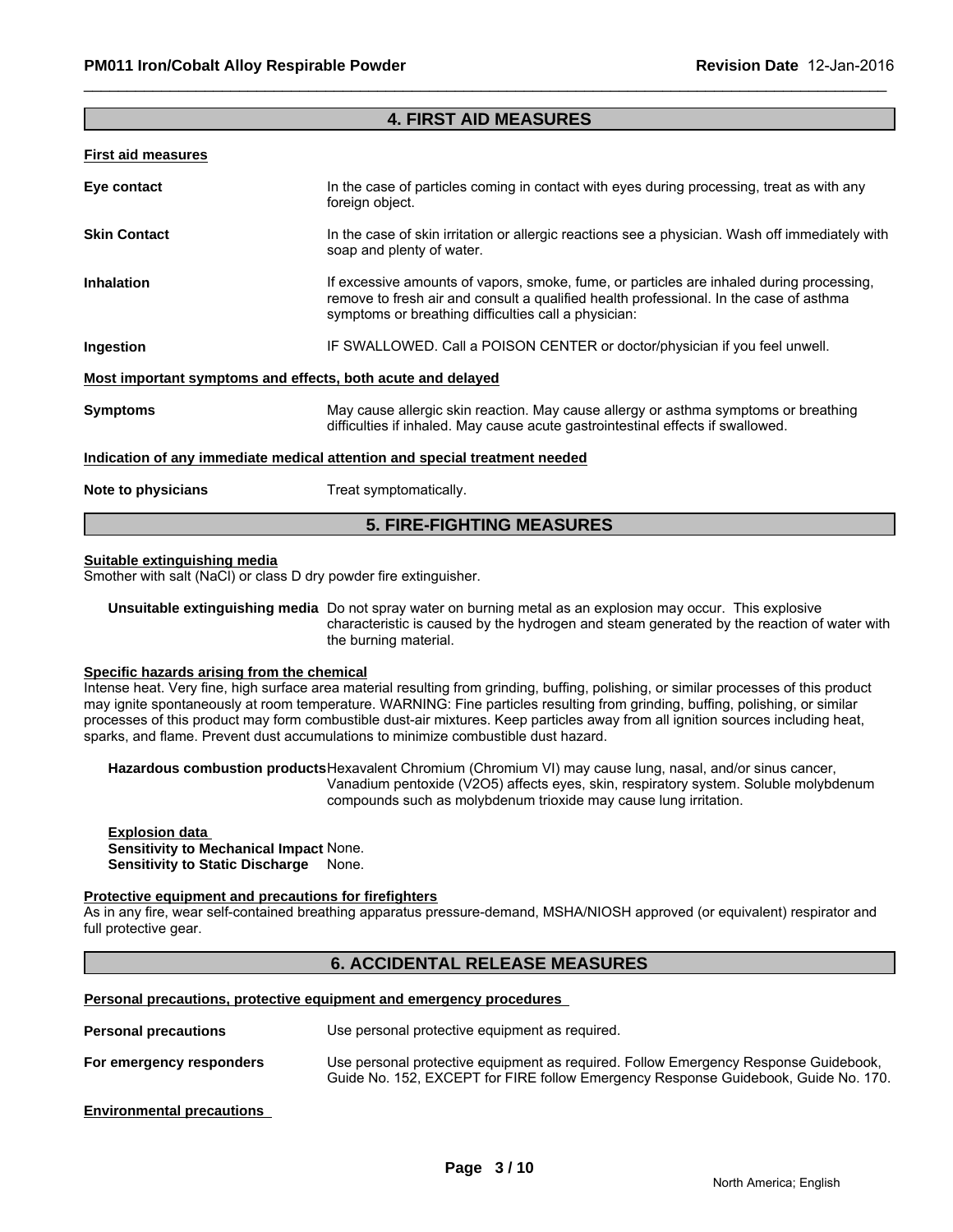| <b>Environmental precautions</b>                             | Collect spillage to prevent release to the environment.                                                                                                                                                                                                                                                                                                                                                                                                                              |  |  |
|--------------------------------------------------------------|--------------------------------------------------------------------------------------------------------------------------------------------------------------------------------------------------------------------------------------------------------------------------------------------------------------------------------------------------------------------------------------------------------------------------------------------------------------------------------------|--|--|
| Methods and material for containment and cleaning up         |                                                                                                                                                                                                                                                                                                                                                                                                                                                                                      |  |  |
| <b>Methods for containment</b>                               | Prevent further leakage or spillage if safe to do so.                                                                                                                                                                                                                                                                                                                                                                                                                                |  |  |
| Methods for cleaning up                                      | Sweep or shovel material into dry containers. Avoid creating uncontrolled dust.                                                                                                                                                                                                                                                                                                                                                                                                      |  |  |
|                                                              | <b>7. HANDLING AND STORAGE</b>                                                                                                                                                                                                                                                                                                                                                                                                                                                       |  |  |
| <b>Precautions for safe handling</b>                         |                                                                                                                                                                                                                                                                                                                                                                                                                                                                                      |  |  |
| Advice on safe handling                                      | Very fine, high surface area material resulting from grinding, buffing, polishing, or similar<br>processes of this product may ignite spontaneously at room temperature. WARNING: Fine<br>particles resulting from grinding, buffing, polishing, or similar processes of this product may<br>form combustible dust-air mixtures. Keep particles away from all ignition sources including<br>heat, sparks, and flame. Prevent dust accumulations to minimize combustible dust hazard. |  |  |
| Conditions for safe storage, including any incompatibilities |                                                                                                                                                                                                                                                                                                                                                                                                                                                                                      |  |  |
| <b>Storage Conditions</b>                                    | Keep chips, turnings, dust, and other small particles away from heat, sparks, flame and<br>other sources of ignition (i.e., pilot lights, electric motors and static electricity).                                                                                                                                                                                                                                                                                                   |  |  |
| Incompatible materials                                       | Dissolves in hydrofluoric acid.                                                                                                                                                                                                                                                                                                                                                                                                                                                      |  |  |
|                                                              |                                                                                                                                                                                                                                                                                                                                                                                                                                                                                      |  |  |

\_\_\_\_\_\_\_\_\_\_\_\_\_\_\_\_\_\_\_\_\_\_\_\_\_\_\_\_\_\_\_\_\_\_\_\_\_\_\_\_\_\_\_\_\_\_\_\_\_\_\_\_\_\_\_\_\_\_\_\_\_\_\_\_\_\_\_\_\_\_\_\_\_\_\_\_\_\_\_\_\_\_\_\_\_\_\_\_\_\_\_\_\_

# **8. EXPOSURE CONTROLS/PERSONAL PROTECTION**

# **Control parameters**

| <b>Chemical Name</b>    | <b>ACGIH TLV</b>                                                                                             | <b>OSHA PEL</b>                                                                                 |  |
|-------------------------|--------------------------------------------------------------------------------------------------------------|-------------------------------------------------------------------------------------------------|--|
| Iron<br>7439-89-6       |                                                                                                              |                                                                                                 |  |
| Cobalt<br>7440-48-4     | TWA: 0.02 mg/m <sup>3</sup> TWA: 0.02 mg/m <sup>3</sup> Co                                                   | TWA: $0.1 \text{ mg/m}^3$ dust and fume                                                         |  |
| Nickel<br>7440-02-0     | TWA: $1.5 \text{ mg/m}^3$ inhalable fraction                                                                 | TWA: 1 mg/m <sup>3</sup>                                                                        |  |
| Chromium<br>7440-47-3   | TWA: $0.5$ mg/m <sup>3</sup>                                                                                 | TWA: 1 $mq/m3$                                                                                  |  |
| Vanadium<br>7440-62-2   |                                                                                                              | Ceiling: 0.5 mg/m <sup>3</sup> V2O5 respirable dust<br>Ceiling: 0.1 mg/m <sup>3</sup> V2O5 fume |  |
| Molybdenum<br>7439-98-7 | TWA: $10 \text{ mg/m}^3$ inhalable fraction<br>TWA: $3 \text{ mg/m}^3$ respirable fraction                   |                                                                                                 |  |
| Tungsten<br>7440-33-7   | STEL: 10 mg/m <sup>3</sup> STEL: 10 mg/m <sup>3</sup> W<br>TWA: $5 \text{ mg/m}^3$ TWA: $5 \text{ mg/m}^3$ W | (vacated) STEL: 10 mg/m <sup>3</sup> (vacated) STEL:<br>10 mg/m $3 \text{ W}$                   |  |

# **Appropriate engineering controls**

| <b>Engineering Controls</b>   | Avoid generation of uncontrolled particles.                                                                                                                                                                                                                                                                                                                                                                 |
|-------------------------------|-------------------------------------------------------------------------------------------------------------------------------------------------------------------------------------------------------------------------------------------------------------------------------------------------------------------------------------------------------------------------------------------------------------|
|                               | Individual protection measures, such as personal protective equipment                                                                                                                                                                                                                                                                                                                                       |
| <b>Eye/face protection</b>    | When airborne particles may be present, appropriate eye protection is recommended. For<br>example, tight-fitting goggles, foam-lined safety glasses or other protective equipment that<br>shield the eyes from particles.                                                                                                                                                                                   |
| Skin and body protection      | Fire/flame resistant/retardant clothing may be appropriate during hot work with the product.                                                                                                                                                                                                                                                                                                                |
| <b>Respiratory protection</b> | When particulates/fumes/gases are generated and if exposure limits are exceeded or<br>irritation is experienced, proper approved respiratory protection should be worn.<br>Positive-pressure supplied air respirators may be required for high airborne contaminat<br>concentrations. Respiratory protection must be provided in accordance with current local<br>regulations. Wear respiratory protection. |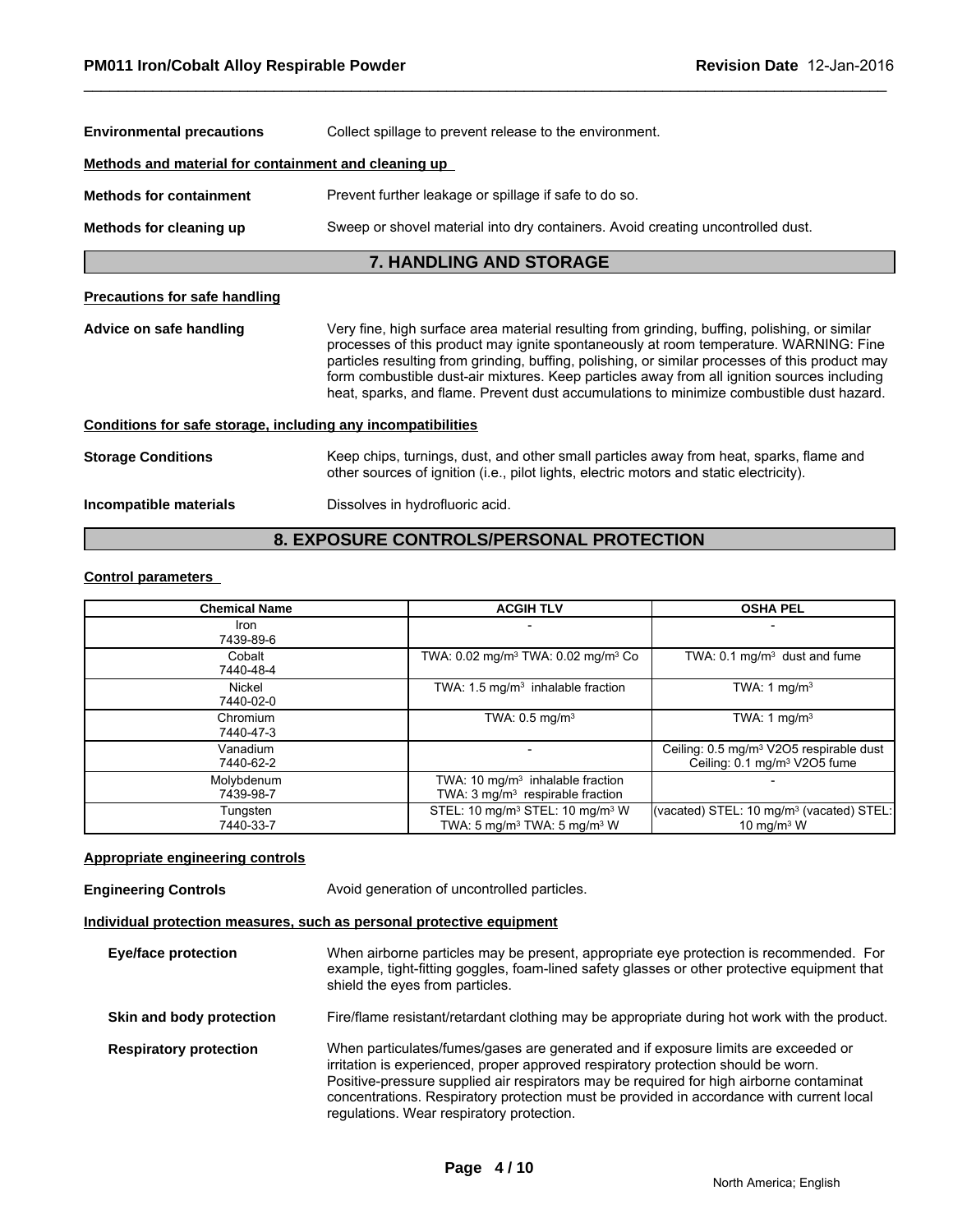**General Hygiene Considerations** Handle in accordance with good industrial hygiene and safety practice.

\_\_\_\_\_\_\_\_\_\_\_\_\_\_\_\_\_\_\_\_\_\_\_\_\_\_\_\_\_\_\_\_\_\_\_\_\_\_\_\_\_\_\_\_\_\_\_\_\_\_\_\_\_\_\_\_\_\_\_\_\_\_\_\_\_\_\_\_\_\_\_\_\_\_\_\_\_\_\_\_\_\_\_\_\_\_\_\_\_\_\_\_\_

# **9. PHYSICAL AND CHEMICAL PROPERTIES**

#### **Information on basic physical and chemical properties**

| <b>Physical state</b>               | Solid                       |                                              |                                                       |
|-------------------------------------|-----------------------------|----------------------------------------------|-------------------------------------------------------|
| Appearance                          | Powder                      | Odor                                         | Odorless                                              |
| Color                               | metallic Grey silver        | <b>Odor threshold</b>                        | Not applicable                                        |
| <b>Property</b>                     | <b>Values</b>               | Remarks • Method                             |                                                       |
| рH                                  | Not Applicable              |                                              |                                                       |
| <b>Melting point/freezing point</b> | 1320-1400 °C / 2560-2800 °F |                                              |                                                       |
| Boiling point / boiling range       |                             |                                              |                                                       |
| <b>Flash point</b>                  |                             |                                              |                                                       |
| <b>Evaporation rate</b>             |                             | Not applicable                               |                                                       |
| Flammability (solid, gas)           |                             | Not flammable in the form of this product as |                                                       |
|                                     |                             |                                              | distributed, flammable as finely divided particles or |
|                                     |                             |                                              | pieces resulting from processing of this product      |
| <b>Flammability Limit in Air</b>    |                             | Not applicable                               |                                                       |
| <b>Upper flammability limit:</b>    | Not Applicable              |                                              |                                                       |
| Lower flammability limit:           | Not Applicable              |                                              |                                                       |
| Vapor pressure                      |                             | Not applicable                               |                                                       |
| <b>Vapor density</b>                |                             | Not applicable                               |                                                       |
| <b>Specific Gravity</b>             | $8.0 - 8.5 -$               |                                              |                                                       |
| <b>Water solubility</b>             | Insoluble                   |                                              |                                                       |
| Solubility in other solvents        |                             | Not applicable                               |                                                       |
| <b>Partition coefficient</b>        |                             | Not applicable                               |                                                       |
| <b>Autoignition temperature</b>     |                             | Not applicable                               |                                                       |
| <b>Decomposition temperature</b>    |                             | Not applicable                               |                                                       |
| <b>Kinematic viscosity</b>          |                             | Not applicable                               |                                                       |
| <b>Dynamic viscosity</b>            |                             | Not applicable                               |                                                       |
| <b>Explosive properties</b>         | Not applicable              |                                              |                                                       |
| <b>Oxidizing properties</b>         | Not applicable              |                                              |                                                       |
| <b>Other Information</b>            |                             |                                              |                                                       |
| <b>Softening point</b>              | Not Applicable              |                                              |                                                       |
| <b>Molecular weight</b>             | Not Applicable              |                                              |                                                       |
| <b>VOC Content (%)</b>              | Not applicable              |                                              |                                                       |
| <b>Density</b>                      |                             |                                              |                                                       |
| <b>Bulk density</b>                 |                             |                                              |                                                       |
|                                     |                             |                                              |                                                       |

# **10. STABILITY AND REACTIVITY**

# **Reactivity**  Not applicable

**Chemical stability** Stable under normal conditions. **Possibility of Hazardous Reactions** None under normal processing.<br>Hazardous polymerization Hazardous polymerization does not occur.

**Conditions to avoid** Dust formation and dust accumulation. **Incompatible materials** Dissolves in hydrofluoric acid. **Hazardous Decomposition Products** When product is subjected to welding, burning, melting, sawing, brazing, grinding, buffing, polishing, or other similar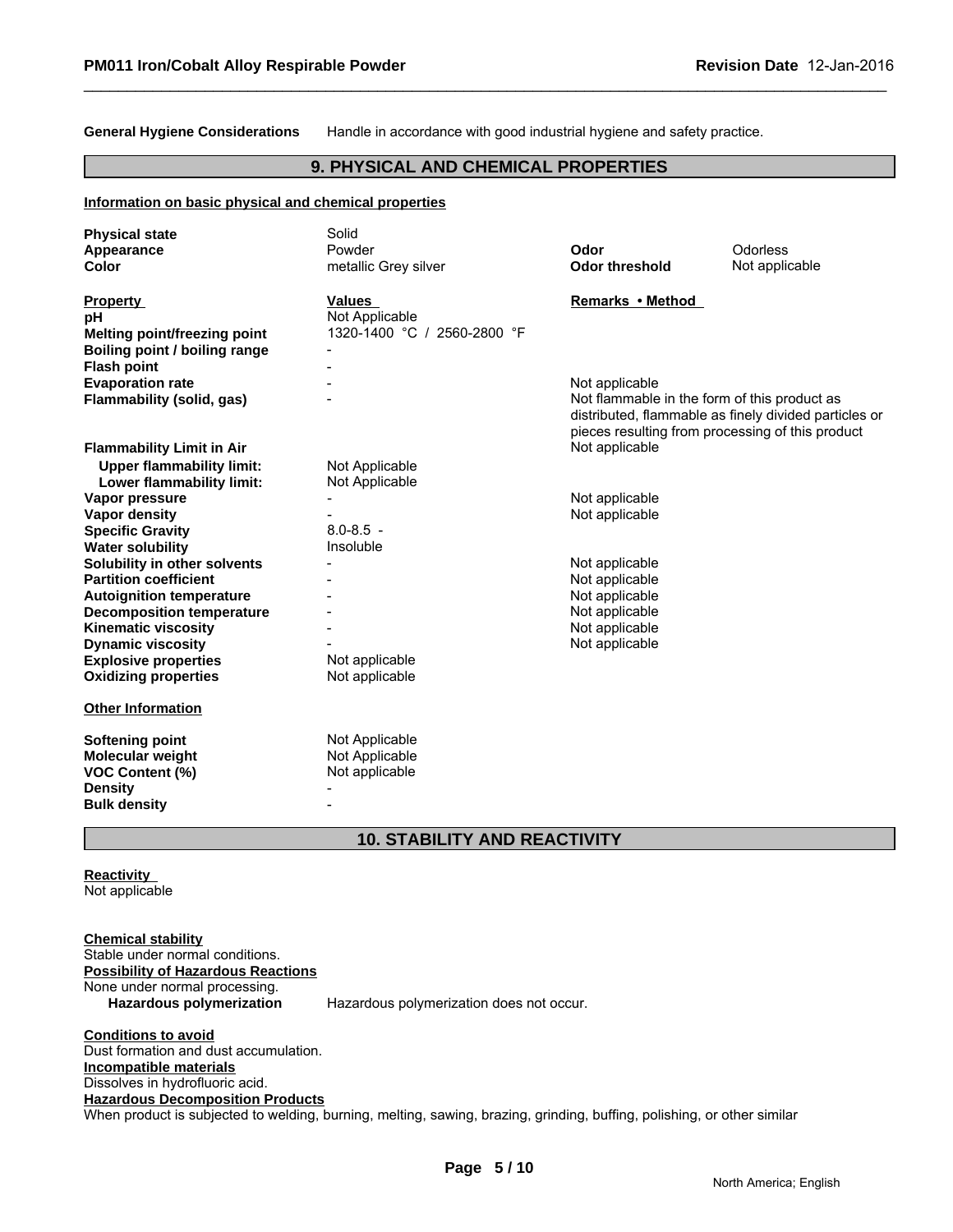heat-generating processes, the following potentially hazardous airborne particles and/or fumes may be generated. Hexavalent Chromium (Chromium VI) may cause lung, nasal, and/or sinus cancer. Vanadium pentoxide (V2O5) affects eyes, skin, respiratory system. Soluble molybdenum compounds such as molybdenum trioxide may cause lung irritation.

\_\_\_\_\_\_\_\_\_\_\_\_\_\_\_\_\_\_\_\_\_\_\_\_\_\_\_\_\_\_\_\_\_\_\_\_\_\_\_\_\_\_\_\_\_\_\_\_\_\_\_\_\_\_\_\_\_\_\_\_\_\_\_\_\_\_\_\_\_\_\_\_\_\_\_\_\_\_\_\_\_\_\_\_\_\_\_\_\_\_\_\_\_

# **11. TOXICOLOGICAL INFORMATION**

#### **Information on likely routes of exposure**

#### **Product Information**

| <b>Inhalation</b>   | May cause cancer by inhalation. Causes damage to respiratory tract through prolonged or<br>repeated exposure if inhaled. Cobalt-containing alloys may cause sensitization by<br>inhalation. Cobalt-containing powders may be fatal if inhaled. |
|---------------------|------------------------------------------------------------------------------------------------------------------------------------------------------------------------------------------------------------------------------------------------|
| Eye contact         | Product not classified.                                                                                                                                                                                                                        |
| <b>Skin Contact</b> | May cause sensitization by skin contact.                                                                                                                                                                                                       |
| Ingestion           | Harmful if swallowed.                                                                                                                                                                                                                          |

| <b>Chemical Name</b>    | Oral LD50       | <b>Dermal LD50</b> | <b>Inhalation LC50</b> |
|-------------------------|-----------------|--------------------|------------------------|
| llron.<br>7439-89-6     | 98,600 mg/kg bw |                    | $> 0.25$ mg/L          |
| Cobalt<br>7440-48-4     | 550 mg/kg bw    | $>$ 2000 mg/kg bw  | $< 0.05$ mg/L          |
| Nickel<br>7440-02-0     | > 9000 mg/kg bw |                    | $> 10.2$ mg/L          |
| Chromium<br>7440-47-3   | > 3400 mg/kg bw |                    | $> 5.41$ mg/L          |
| Vanadium<br>7440-62-2   | > 2000 mg/kg bw |                    |                        |
| Molybdenum<br>7439-98-7 | > 2000 mg/kg bw | > 2000 mg/kg bw    | $> 5.10$ mg/L          |
| Tungsten<br>7440-33-7   | > 2000 mg/kg bw | > 2000 mg/kg bw    | $> 5.4$ mg/L           |

# **Information on toxicological effects**

**Symptoms** May cause sensitization by skin contact. May cause allergy or asthma symptoms or breathing difficulties if inhaled. May cause acute gastrointestinal effects if swallowed.

# **Delayed and immediate effects as well as chronic effects from short and long-term exposure**

| <b>Acute toxicity</b>             | Harmful if swallowed. Cobalt-containing powders may be fatal if inhaled.                  |
|-----------------------------------|-------------------------------------------------------------------------------------------|
| <b>Skin corrosion/irritation</b>  | Product not classified.                                                                   |
| Serious eye damage/eye irritation | Product not classified.                                                                   |
| <b>Sensitization</b>              | May cause sensitization by skin contact. Cobalt-containing alloys may cause sensitization |
|                                   | by inhalation.                                                                            |
| Germ cell mutagenicity            | Product not classified.                                                                   |
| Carcinogenicity                   | May cause cancer by inhalation.                                                           |
|                                   |                                                                                           |

| <b>Chemical Name</b>   | <b>ACGIH</b> | <b>IARC</b>          | <b>NTP</b>                      | <b>OSHA</b> |
|------------------------|--------------|----------------------|---------------------------------|-------------|
| Cobalt<br>7440-48-4    | A3           | Group 2A<br>Group 2B | Known                           | ↗           |
| Nickel<br>7440-02-0    |              | Group 1<br>Group 2B  | Known<br>Reasonably Anticipated |             |
| Chromium<br>17440-47-3 |              | Group 3              |                                 |             |

**Reproductive toxicity Possible risk of impaired fertility.**<br>**STOT - single exposure Product not classified. STOT - single exposure<br>STOT - repeated exposure STOT - repeated exposure** Causes disorder and damage to the respiratory system.<br>**Aspiration hazard** Product not classified.

Product not classified.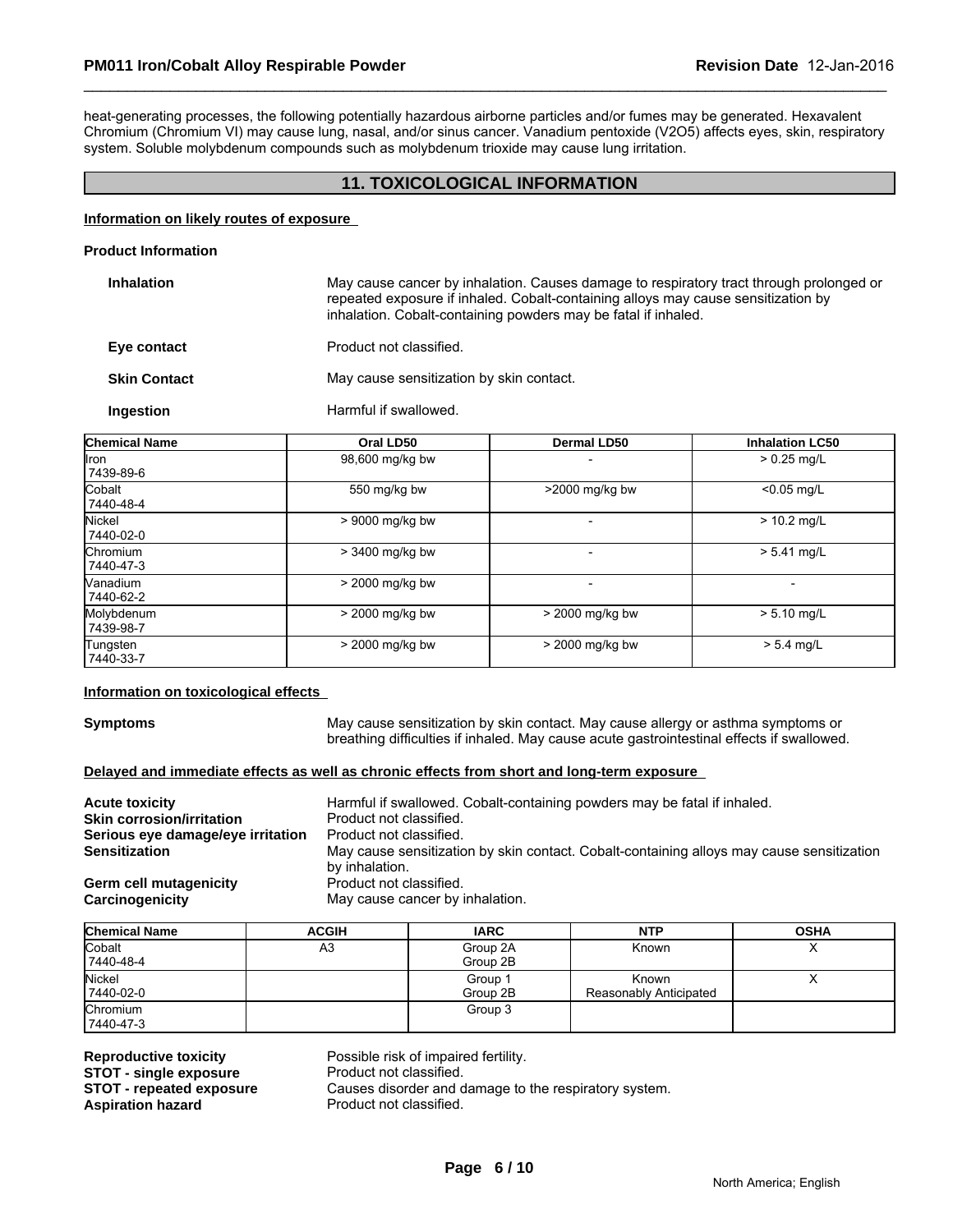# **12. ECOLOGICAL INFORMATION**

\_\_\_\_\_\_\_\_\_\_\_\_\_\_\_\_\_\_\_\_\_\_\_\_\_\_\_\_\_\_\_\_\_\_\_\_\_\_\_\_\_\_\_\_\_\_\_\_\_\_\_\_\_\_\_\_\_\_\_\_\_\_\_\_\_\_\_\_\_\_\_\_\_\_\_\_\_\_\_\_\_\_\_\_\_\_\_\_\_\_\_\_\_

# **Ecotoxicity**

This product as shipped is classified for aquatic chronic toxicity This product as shipped is classified for aquatic acute toxicity

| <b>Chemical Name</b>     | Algae/aquatic plants                                                                                                                        | Fish                                                                                                                         | <b>Toxicity to</b><br>microorganisms                                                           | <b>Crustacea</b>                                                                                                                                                                                   |
|--------------------------|---------------------------------------------------------------------------------------------------------------------------------------------|------------------------------------------------------------------------------------------------------------------------------|------------------------------------------------------------------------------------------------|----------------------------------------------------------------------------------------------------------------------------------------------------------------------------------------------------|
| <b>Iron</b><br>7439-89-6 |                                                                                                                                             | The 96 h LC50 of 50% iron<br>loxide black in water to Danio<br>rerio was greater than<br>10,000 mg/L.                        | The 3 h EC50 of iron oxide<br>for activated sludge was<br>greater than 10,000 mg/L.            | The 48 h EC50 of iron oxide<br>to Daphnia magna was<br>greater than 100 mg/L.                                                                                                                      |
| Cobalt<br>7440-48-4      | The 72 h EC50 of cobalt<br>dichloride to<br>Pseudokirchneriella<br>subcapitata was 144 ug of<br>Co/L.                                       | The 96h LC50 of cobalt<br>dichloride ranged from 1.5<br>mg Co/L for Oncorhynchus<br>mykiss to 85 mg Co/L for<br>Danio rerio. | The 3 h EC50 of cobalt<br>dichloride for activated<br>sludge was 120 mg of Co/L.               | The 48 h LC50 of cobalt<br>dichloride ranged from 0.61<br>mg Co/L for Ceriodaphnia<br>dubia tested in soft.<br>DOM-free water to >1800mg<br>Co/L for Tubifex tubifex in<br>very hard water.        |
| Nickel<br>7440-02-0      | NOEC/EC10 values range<br>from $12.3 \mu g/l$ for<br>Scenedesmus accuminatus<br>to $425 \mu g/l$ for<br>Pseudokirchneriella<br>subcapitata. | The 96h LC50s values range<br>from 0.4 mg Ni/L for<br>Pimephales promelas to 320<br>mg Ni/L for Brachydanio<br>rerio.        | The 30 min EC50 of nickel<br>for activated sludge was 33<br>mg Ni/L.                           | The 48h LC50s values range<br>from 0.013 mg Ni/L for<br>Ceriodaphnia dubia to 4970<br>mg Ni/L for Daphnia magna.                                                                                   |
| Chromium<br>7440-47-3    |                                                                                                                                             |                                                                                                                              |                                                                                                |                                                                                                                                                                                                    |
| Vanadium<br>7440-62-2    | The 72 h EC50 of vanadium<br>pentoxide to Desmodesmus<br>subspicatus was 2,907 ug of<br>$V/L$ .                                             | The 96 h LC50 of vanadium<br>pentoxide to Pimephales<br>promelas was 1,850 ug of<br>$V/L$ .                                  | The 3 h EC50 of sodium<br>metavanadate for activated<br>sludge was greater than 100<br>mg/L.   | The 48 h EC50 of sodium<br>vanadate to Daphnia magna<br>was 2,661 ug of V/L.                                                                                                                       |
| Molybdenum<br>7439-98-7  | The 72 h EC50 of sodium<br>molybdate dihydrate to<br>Pseudokirchneriella<br>subcapitata was 362.9 mg of<br>Mo/L.                            | The 96 h LC50 of sodium<br>molybdate dihydrate to<br>Pimephales promelas was<br>644.2 mg/L                                   | The 3 h EC50 of<br>molybdenum trioxide for<br>activated sludge was 820<br>$mg/L$ .             | The 48 h LC50 of sodium<br>molybdate dihydrate to<br>Ceriodaphnia dubia was<br>1,015 mg/L.<br>The 48 h LC50 of sodium<br>molybdate dihydrate to<br>Daphnia magna was greater<br>than 1,727.8 mg/L. |
| Tungsten<br>7440-33-7    | The 72 h EC50 of sodium<br>tungstate to<br>Pseudokirchnerella<br>subcapitata was 31.0 mg of<br>W/L.                                         | The 96 h LC50 of sodium<br>tungstate to Danio rerio was<br>greater than 106 mg of W/L.                                       | The 30 min EC50 of sodium<br>tungstate for activated<br>sludge were greater than<br>1000 mg/L. | The 48 h EC50 of sodium<br>tungstate to Daphnia magna<br>was greater than 96 mg of<br>W/L.                                                                                                         |

# **Persistence and degradability**

#### **Bioaccumulation**

.

.

# **Other adverse effects**

# **13. DISPOSAL CONSIDERATIONS**

#### **Waste treatment methods**

| <b>Disposal of wastes</b> | regulations.         | Disposal should be in accordance with applicable regional, national and local laws and |
|---------------------------|----------------------|----------------------------------------------------------------------------------------|
| Contaminated packaging    | regulations.         | Disposal should be in accordance with applicable regional, national and local laws and |
|                           | <b>Chemical Name</b> | <b>RCRA - D Series Wastes</b>                                                          |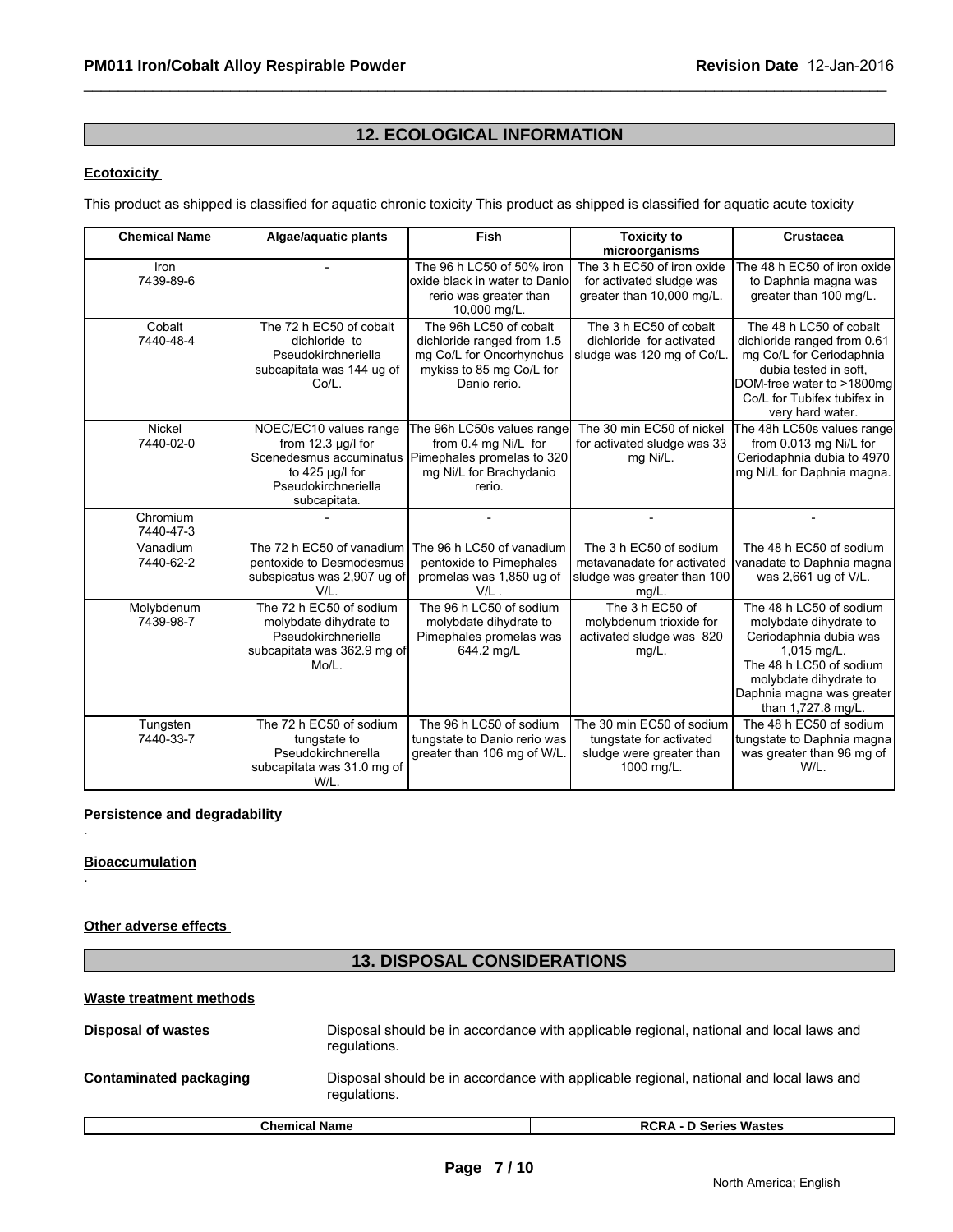| Chromium<br>7440-47 | 5.0<br>ma/L<br>regulatory level |
|---------------------|---------------------------------|

\_\_\_\_\_\_\_\_\_\_\_\_\_\_\_\_\_\_\_\_\_\_\_\_\_\_\_\_\_\_\_\_\_\_\_\_\_\_\_\_\_\_\_\_\_\_\_\_\_\_\_\_\_\_\_\_\_\_\_\_\_\_\_\_\_\_\_\_\_\_\_\_\_\_\_\_\_\_\_\_\_\_\_\_\_\_\_\_\_\_\_\_\_

This product contains one or more substances that are listed with the State of California as a hazardous waste.

# **14. TRANSPORT INFORMATION**

| DOT                             | Regulated                                                                                                                                                                                                        |
|---------------------------------|------------------------------------------------------------------------------------------------------------------------------------------------------------------------------------------------------------------|
| UN/ID No.                       | 3288                                                                                                                                                                                                             |
| Proper shipping name            | Toxic solid, inorganic, n.o.s. (Nickel/cobalt alloy powder)                                                                                                                                                      |
| <b>Hazard Class</b>             | 6.1                                                                                                                                                                                                              |
| <b>Packing Group</b>            |                                                                                                                                                                                                                  |
| <b>Reportable Quantity (RQ)</b> | "(RQ)", if quantity with particles smaller than 100 micrometers (0.004 inches) in an<br>individual package equals or exceeds the Reportable Quantity (RQ) of 5000 pounds of<br>chromium or 100 pounds of nickel. |
| <b>Special Provisions</b>       | Follow Emergency Response Guidebook, Guide No. 152, Except for Fire follow Emergency<br>Response Guidebook, Guide No. 170                                                                                        |

# **15. REGULATORY INFORMATION**

| <b>International Inventories</b> |          |  |
|----------------------------------|----------|--|
| <b>TSCA</b>                      | Complies |  |
| <b>DSL/NDSL</b>                  | Complies |  |
| <b>EINECS/ELINCS</b>             | Complies |  |
| <b>ENCS</b>                      | Complies |  |
| <b>IECSC</b>                     | Complies |  |
| <b>KECL</b>                      | Complies |  |
| <b>PICCS</b>                     | Complies |  |
| <b>AICS</b>                      | Complies |  |

# **Legend:**

**TSCA** - United States Toxic Substances Control Act Section 8(b) Inventory

**DSL/NDSL** - Canadian Domestic Substances List/Non-Domestic Substances List

**EINECS/ELINCS** - European Inventory of Existing Chemical Substances/European List of Notified Chemical Substances

**ENCS** - Japan Existing and New Chemical Substances

**IECSC** - China Inventory of Existing Chemical Substances

**KECL** - Korean Existing and Evaluated Chemical Substances

**PICCS** - Philippines Inventory of Chemicals and Chemical Substances

**AICS** - Australian Inventory of Chemical Substances

# **US Federal Regulations**

# **SARA 313**

Section 313 of Title III of the Superfund Amendments and Reauthorization Act of 1986 (SARA). This product contains a chemical or chemicals which are subject to the reporting requirements of the Act and Title 40 of the Code of Federal Regulations, Part 372

| <b>Chemical Name</b>         | <b>CAS No.</b> | Weight-% | - Threshold Values %<br><b>SARA 313 -</b> |
|------------------------------|----------------|----------|-------------------------------------------|
| Cobalt -<br>$.7440 - 48 - 4$ | 7440-48-4      | 0-50     |                                           |
| Nickel -<br>- 7440-02-0      | 7440-02-0      | 0-42     |                                           |
| Chromium - 7440-47-3         | 7440-47-3      | 0-40     | . . ب                                     |

# **SARA 311/312 Hazard Categories**

| Acute health hazard               | Yes |
|-----------------------------------|-----|
| <b>Chronic Health Hazard</b>      | Yes |
| Fire hazard                       | N٥  |
| Sudden release of pressure hazard | No. |
| <b>Reactive Hazard</b>            | N٥  |

# **CWA (Clean Water Act)**

This product contains the following substances which are regulated pollutants pursuant to the Clean Water Act (40 CFR 122.21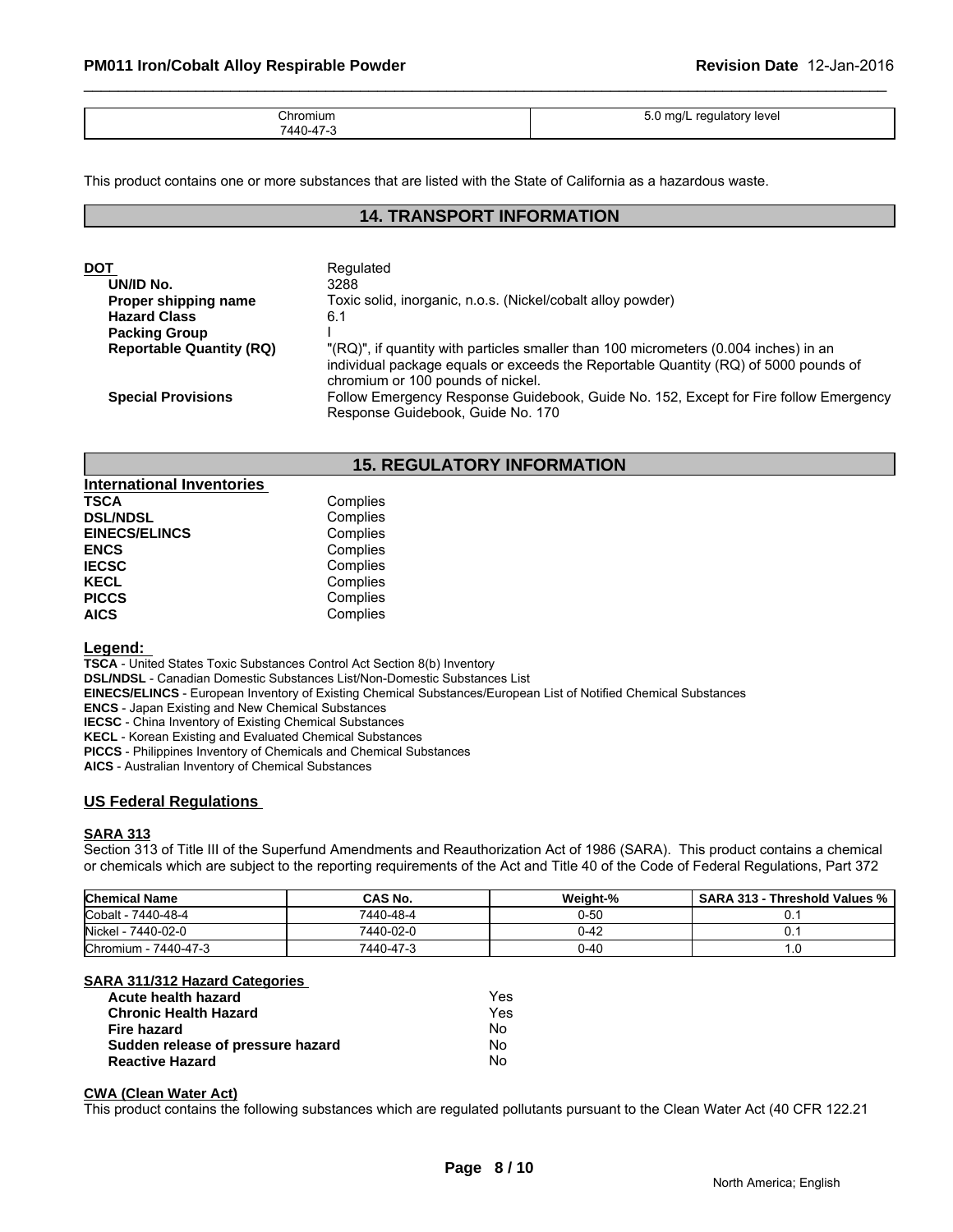#### and 40 CFR 122.42)

| <b>Chemical Name</b>  | <b>CWA - Reportable</b><br>Quantities | <b>CWA - Toxic Pollutants</b> | <b>CWA - Priority Pollutants</b> | <b>CWA - Hazardous</b><br><b>Substances</b> |
|-----------------------|---------------------------------------|-------------------------------|----------------------------------|---------------------------------------------|
| Nickel<br>7440-02-0   |                                       |                               |                                  |                                             |
| Chromium<br>7440-47-3 |                                       |                               | $\lambda$                        |                                             |

\_\_\_\_\_\_\_\_\_\_\_\_\_\_\_\_\_\_\_\_\_\_\_\_\_\_\_\_\_\_\_\_\_\_\_\_\_\_\_\_\_\_\_\_\_\_\_\_\_\_\_\_\_\_\_\_\_\_\_\_\_\_\_\_\_\_\_\_\_\_\_\_\_\_\_\_\_\_\_\_\_\_\_\_\_\_\_\_\_\_\_\_\_

#### **CERCLA**

This material, as supplied, contains one or more substances regulated as a hazardous substance under the Comprehensive Environmental Response Compensation and Liability Act (CERCLA) (40 CFR 302)

| <b>Chemical Name</b>  | <b>Hazardous Substances RQs</b> |
|-----------------------|---------------------------------|
| Nickel<br>7440-02-0   | 100 lb                          |
| Chromium<br>7440-47-3 | 5000 lb                         |

# **US State Regulations**

#### **California Proposition 65**

This product contains the following Proposition 65 chemicals

| <b>Chemical Name</b> | <b>California Proposition 65</b> |
|----------------------|----------------------------------|
| 7440-48-4<br>Cobalt  | Carcinoger                       |
| Nickel<br>7440-02-0  | Carcinogen                       |

# **U.S. State Right-to-Know Regulations**

| <b>Chemical Name</b>    | New Jersey | <b>Massachusetts</b> | Pennsylvania |
|-------------------------|------------|----------------------|--------------|
| Cobalt<br>7440-48-4     |            | ⌒                    | ㅅ            |
| Nickel<br>7440-02-0     |            | v<br>⋏               | х            |
| Chromium<br>7440-47-3   |            |                      | ⋏            |
| Vanadium<br>7440-62-2   |            | ∧                    | v            |
| Molybdenum<br>7439-98-7 |            |                      | ∧            |
| Tungsten<br>7440-33-7   |            | v<br>́               | х            |

#### **U.S. EPA Label Information**

**EPA Pesticide Registration Number** Not applicable

| <b>16. OTHER INFORMATION</b>              |                         |                                                    |                                                                                                                           |                                                     |
|-------------------------------------------|-------------------------|----------------------------------------------------|---------------------------------------------------------------------------------------------------------------------------|-----------------------------------------------------|
| <b>NFPA</b>                               | <b>Health hazards 2</b> | <b>Flammability 0</b>                              | Instability 0                                                                                                             | <b>Physical and Chemical</b><br><b>Properties</b> - |
| <b>HMIS</b><br>Chronic Hazard Star Legend | Health hazards 3*       | <b>Flammability 1</b><br>* = Chronic Health Hazard | <b>Physical hazards</b> 0                                                                                                 | Personal protection X                               |
| <b>Issue Date</b>                         | 28-May-2015             |                                                    |                                                                                                                           |                                                     |
| <b>Revision Date</b>                      | 12-Jan-2016             |                                                    |                                                                                                                           |                                                     |
| <b>Revision Note</b>                      |                         |                                                    |                                                                                                                           |                                                     |
| <b>Updated Section 14</b>                 |                         |                                                    |                                                                                                                           |                                                     |
| Note:                                     |                         |                                                    |                                                                                                                           |                                                     |
|                                           |                         |                                                    | The information provided in this safety data sheet is correct to the best of our knowledge, information and belief at the |                                                     |

**The information provided in this safety data sheet is correct to the best of our knowledge, information and belief at the date of its publication. The information given is designed only as a guidance for safe handling, use, processing, storage, transportation, disposal and release and is not to be considered a warranty or quality specification. The information relates only to the specific material designated and may not be valid for such material used in combination with any other materials or in any process, unless specified in the text**